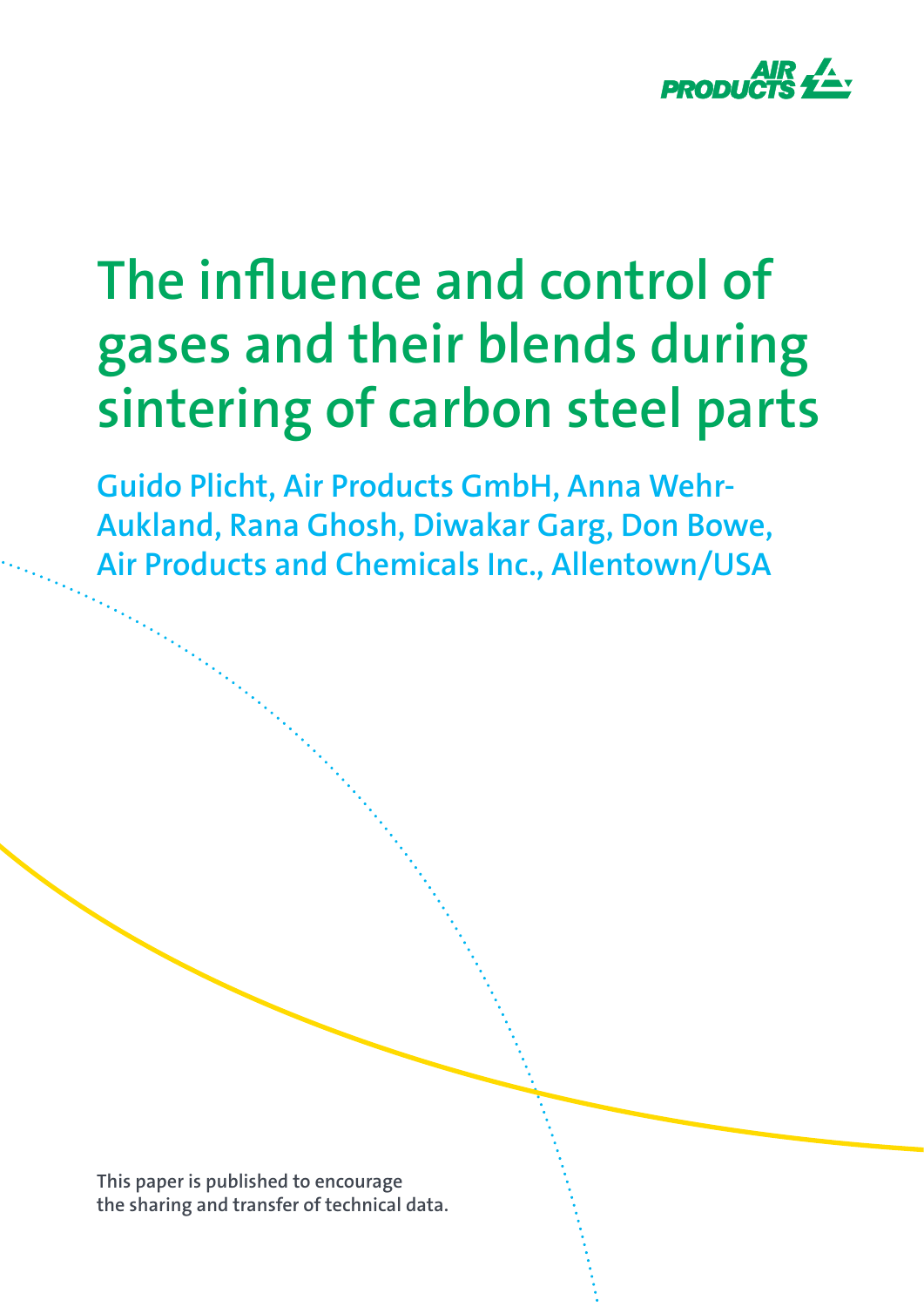# **Abstract:**

Producers of sintered parts face higher challenges in their production due to higher demands on variation in mechanical properties of the parts going along with the pressure on reduced operating costs due to a competitive market. The composition and quality of the sintering atmosphere as well as the full understanding of the best way to use atmosphere compositions thereby plays an important role in both, the influence on the final properties of the sintered parts as well as on the specific operating and maintenance costs, such as the belt life. This paper provides an overview about the influence of the atmosphere on the quality of the sintered carbon steel parts and also provides ideas to improve the performance of the furnace equipment such as the belt life to reduce maintenance costs.

## **1. Introduction**

Heat treatment atmospheres were discussed in several papers in the past and are treated as "technical standards" in the sintering process of carbon steel parts. However, the operator of sintering furnaces always faces challenges in material properties in the day-today business due to atmosphere issues. Typically these challenges are related to carburizing or decarburizing of the steel parts, resulting in undesired variations of mechanical parameters of the sintered parts as well as to maintenance problems of the furnace due to surface reactions of the transport belt with the sintering atmosphere or sintered parts.

This paper will describe on a practical level the impact of atmosphere components like Carbon monoxide, Carbon dioxide, Methane, Hydrogen and Moisture and their gradients inside the furnace on the part quality as well as on the lifetime of the transport belt.

As a protective atmosphere for the sintering process of carbon steel, some companies use an endothermic generated atmosphere. This atmosphere, produced by an under stoichiometric partial burning process of natural gas or propane with air, can be generated by 1) external endothermic generators supplying several furnaces, 2) in-situ generators installed inside the furnace or 3) by an endothermic reactor installed on top or inside of the furnace. Compared with atmospheres composed of technical gases, such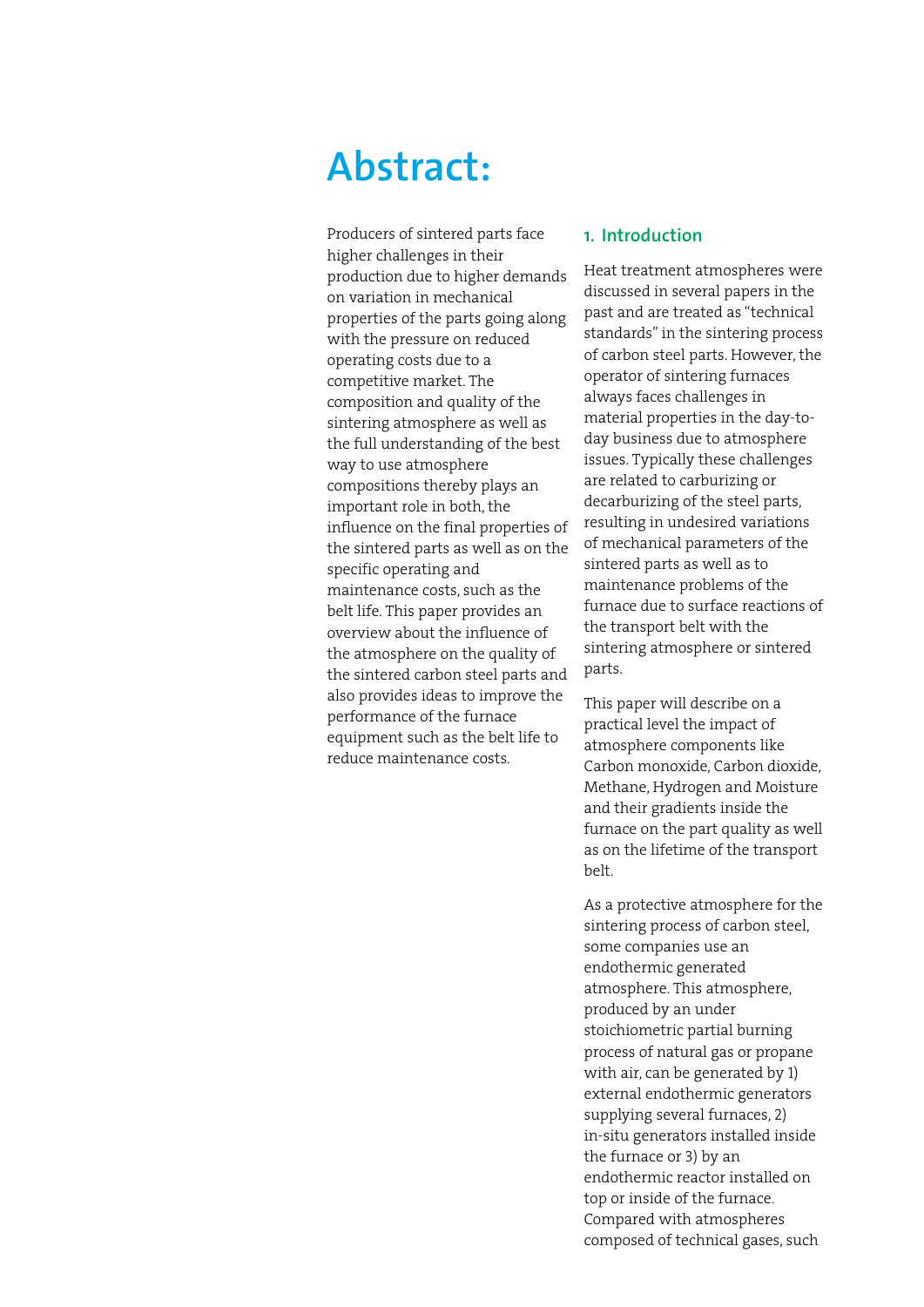as nitrogen (N2) and hydrogen (H2), these endo generated gases have variations in produced gas composition. Operating the endogenerator to hard on the hydrocarbon side to avoid decarburization of the parts will result in high maintenance efforts and sooting problems with an impact on the reliability on the atmosphere supply. Using a higher concentration of air (oxygen) to reduce the danger of sooting creates a lower carbon potential and will decarburize the part surfaces. For this reason, most sintering companies now use atmospheres based on a nitrogen blend, mostly with hydrogen-levels up to 5%. However, Nitrogen/Endoblends also deliver significant advantages on the product quality compared to pure Endo.

# **2. Impact of the Atmosphere Composition on the Sinterparts**

# 2.1. Thermodynamic Background

In general, sintering atmospheres are used to prevent oxidation on the compact surface and to provide a bright surface finish. Air, therefore, has to be purged from the furnace and the remaining traces of oxygen have to be reduced by a reactive component in the atmosphere blend. However, the reducing reaction should not produce too many oxidising and decarburising components such as moisture (H<sub>2</sub>O) (1) or carbon dioxide (CO<sub>2</sub>) (2), so it is important to provide a sufficient flow rate of a protective atmosphere to prevent air ingress. It can be seen that heat treatment atmospheres always have residual amounts or traces of oxidising components. The following reactions can represent the oxidation of metal (Me):



Figure 1: The Ellingham-Richardson- Diagram [1]

|                                        | 2 Me + O2 ó 2 MeO                               |                 |     |
|----------------------------------------|-------------------------------------------------|-----------------|-----|
| $2H_1 + O_2 \Leftrightarrow 2H_1O$ (1) | $M_e + H_2O \Leftrightarrow MeO + H_2$          | $K = pH2/pH2O$  | (4) |
| $2 CO + O2 \Leftrightarrow 2 CO2 (2)$  | Me + CO <sub>2</sub> $\Leftrightarrow$ MeO + CO | $K = pCO/pCO$ , | (5) |

Reactions (4) and (5) show that the oxidising or reducing potential always depends on the equilibrium of  $\rm{pH}_{2}/\rm{pH}_{2}$ O or pCO/ pCO $_{\tiny 2}$  and not only on the amount of oxidising components in general. In atmospheres without reducing components or used at low furnace temperatures, the amount of residual oxygen is critical. The Ellingham-Richardson Diagram [1] (Figure 1) therefore shows the reaction equilibria for different types of metals. It can be seen, that alloying elements like Chromium, Silicon, Vanadium, Manganese require a much higher ratio of  $\mathrm{H}_2/\mathrm{H}_2\mathrm{O}$  for oxide free

sintering than Iron.

Especially in the sintering process of carbon steel, surface decarburisation has to be avoided. By producing water vapour or carbon dioxide in the furnace atmosphere, the operator has to ensure that the amount of these decarburising components are not leading to decarburisation of the steel surface according to the following reactions (CS: carbon in steel surface):

| $CS + H2O \Leftrightarrow CO + H2$            | (6) |
|-----------------------------------------------|-----|
| $CS + CO$ <sub>2</sub> $\Leftrightarrow$ 2 CO | (7) |
| $CO + H2O \Leftrightarrow CO2 + H2$           | (8) |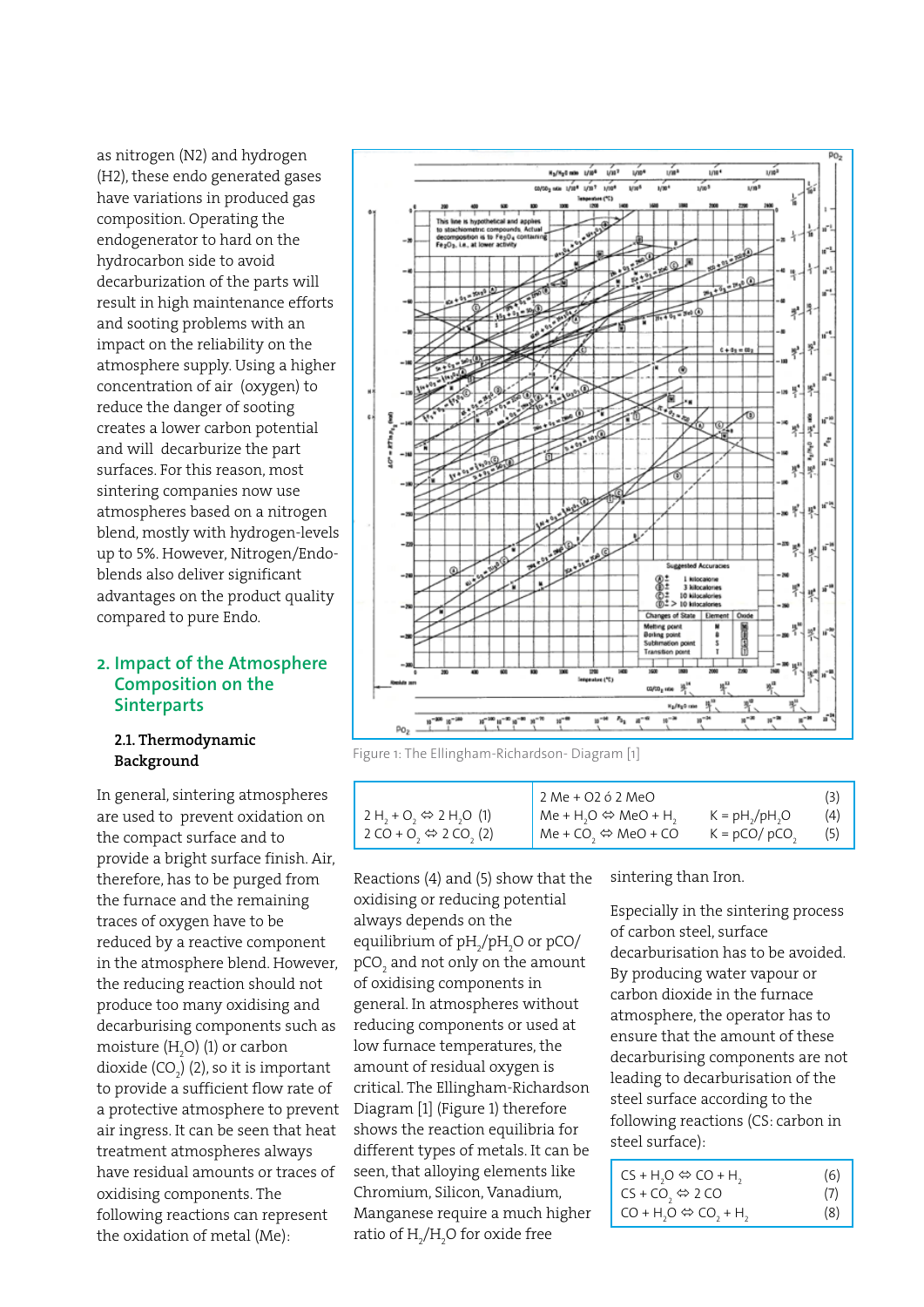Furthermore, it is important to consider, that all gases stay in an equilibrium (water-gas equilibrium) (8)

Due to the high temperature in the sintering zone, the amounts of  $CO<sub>2</sub>$ and  $\rm H_2$ O in the endothermic generated atmosphere have to be very low to achieve the required carbon potential for a neutral atmosphere to the steel surface. This has to be realised by providing a sufficient amount of CO and by reducing the decarburising components with additional introduction of hydrocarbons into the furnace (Reaction 9 and 10). However, to make sure most of the moisture will be converted into CO and H<sub>2</sub> an overstoechiometric amount of hydrocarbons is used, resulting in unreacted CH4 and as well in sooting.

| $CO2 + CH4 \Leftrightarrow 2 CO + 2 H2$ | (9)  |
|-----------------------------------------|------|
| $H_2O + CH_4 \Leftrightarrow CO + 3H_2$ | (10) |

Because the same atmosphere composition is also used in the cooler sections of the sintering furnace, this very often results in sooting inside the furnace, depositing soot on the belt or the parts. Figure 2 provides an overview about the variation of the carbon potential by using endothermic generated atmospheres at different temperatures and compositions.

 This thermodynamic process can be simplified by using a dry nitrogen/hydrogen atmosphere. In Nitrogen/Hydrogen-atmospheres the driving force for decarburisation is mainly related to moisture created by air ingress or vaporisation of water containing residuals. Practically in most cases for sintering of carbon steel, due to the low dew point of technical gases the flammable



Figure 2: Equilibrium relations between dew point and temperature for gas carburising of γ-iron [2]

components in the blend can be reduced down to less than 5% (which is below the explosion point).

#### 2.2. Sintering Tests

Tests were done with different Endogas compositions and the effect on the microstructure of carbon steel containing 0.74 weight % carbon was evaluated: catalyst is already in worse condition, but the residual CH4 might help in the furnace atmosphere to balance the carbon losses out of the material and to help reducing the moisture inside the high temperature zone of the furnace.

Looking at the equilibrium carbon potential calculations of the atmosphere composition of

**Table 1: Sintering atmospheres used in the tests**

|            | Generator 1 | Generator 2 | $N1/$ Endo | $N_x/H$                                          |
|------------|-------------|-------------|------------|--------------------------------------------------|
| $CO/\%$    | 19          | 20          |            |                                                  |
| $CO2/\%$   |             | 0,3         |            |                                                  |
| $CH4/\%$   |             | 0,04        |            |                                                  |
| $H_{1}/\%$ | 40          | 40          |            |                                                  |
| Dp/C       |             |             | $-16$      | $\left. \left< -65\right>^\circ \right.^{\circ}$ |

The produced gas composition in the generator 2 is based on the optimal setting to avoid sooting, but also run on a reasonable low dew point and CO2 level, resulting in an optimal Carbon potential in an equilibrium atmosphere condition in the retort of the generator. Generator 1 operates on a high dew point, but has high residual CH4. This means the

generator 1 and 2 (Figure 2) the expected Carbon Potential in the atmosphere composition in the high temperature zone of the furnace is far below the C-level of the steel powder (0,74%C).

To compensate the decarburising effect in the high temperature zone, some operators introduce additional hydrocarbons in the hot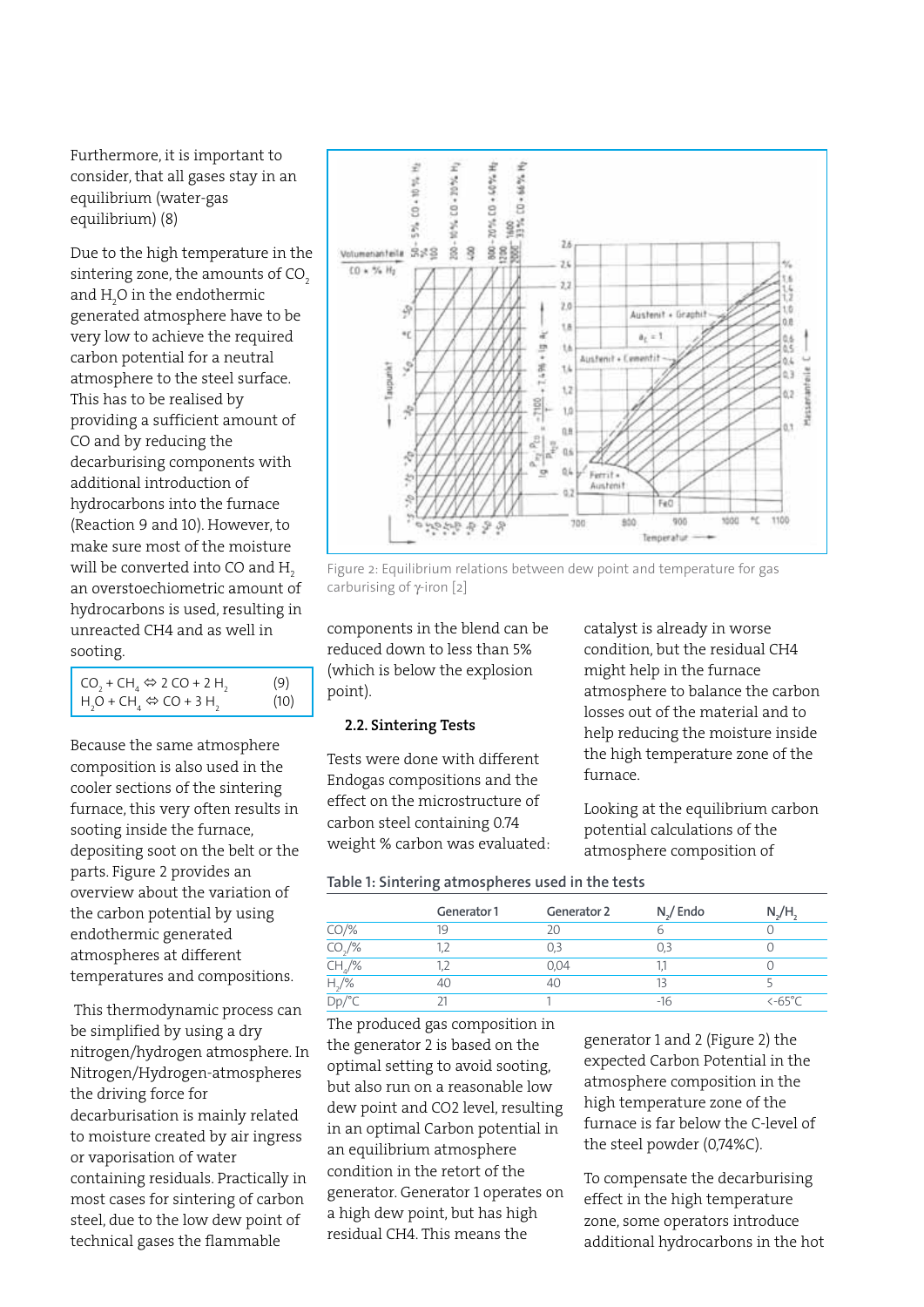zone. This helps to balance the carbon losses of the steel in endothermic atmospheres at the high temperature level, but results in carburising and sooting in the low temperature areas. Apart from reactions with the parts, that might also effect furnace equipment like transport belts (Chapter 3). This means in endothermic generated atmospheres a well balanced atmosphere composition and distribution is key for homogeneous material properties.

In N<sub>2</sub>-Endo diluted atmospheres, this effect does not appear so much, because of the far lower dew point and thereby lower decarburising tendency. The carbon potential in the atmosphere thereby is not such important anymore, since there is no carbon balance required to compensate the effect of decarburisation due to the higher dew point.

In Nitrogen-Hydrogen

Atmospheres the whole effect of decarburisation is just based on residual moisture. In atmospheres below -30°C the decarburising effect inside the sintering zone is typically too slow to effect the surface composition during the sintering time.

# 2.3. Sintering of carbon steel, test results

Sintering trials of carbon steel compacts were carried out with endothermic generated atmosphere, endothermic generated atmosphere diluted with dry nitrogen and nitrogen/5% hydrogen atmospheres. Figure 3 and 4 show the microstructures of parts, sintered in endothermic generated atmospheres. The bulk carbon content of the sintered bars was 0,74%. The microstructure of



Figure 2: Calculated carbon potential for generator 1 and 2 in the furnace related to furnace temperature



Figure 3: Microstructure of sintered parts in endothermic generated atmosphere



Figure 4: Microstructure of sintered parts in endothermic generated atmosphere

the parts in Figure 4 shows a very severe or total surface decarburisation. This results in parts with lower surface hardness than desired and dimensional changes outside the desired range. As described in section 2.1., the reason for the surface

decarburisation is an unacceptable high presence of moisture and carbon dioxide, which results in a carbon pick-up out of the steel surface. The atmosphere composition, produced by an ideal endo generated atmosphere, contains less moisture and carbon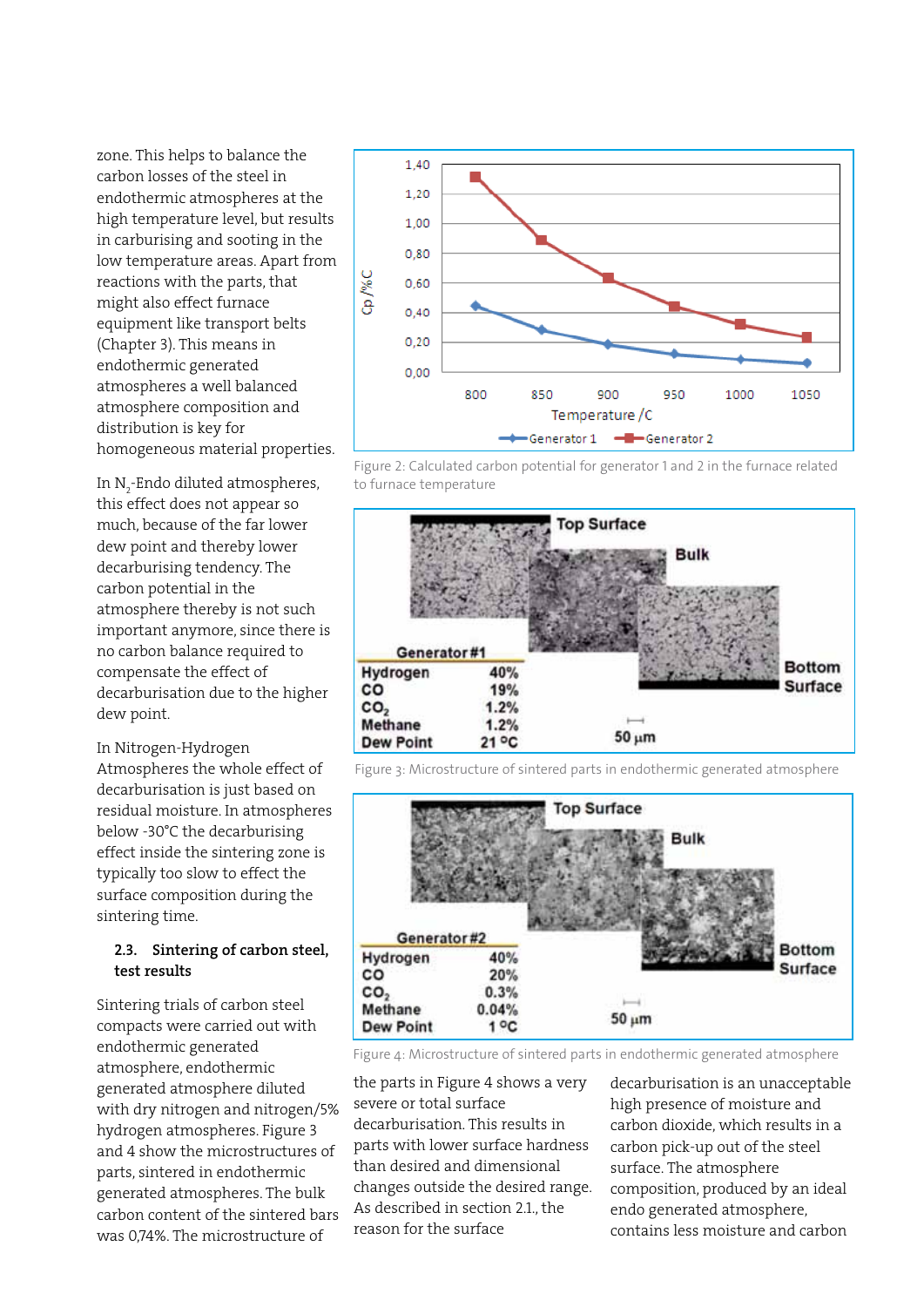

Figure 5: Microstructure of sintered parts in nitrogen diluted endo atmosphere



50 um

Figure 6: Microstructure of dry nitrogen- 5%hydrogen atmosphere

dioxide, which results in less pronounced partial surface decarburisation (Figure 4).

This partial decarburisation can be minimized by further reducing the moisture and carbon dioxide level in the atmosphere. Figure 5 shows a microstructure of a part sintered in endothermic atmosphere diluted with dry nitrogen and hence having a significantly reduced moisture level. The decarburisation problem is nearly avoided. There is only a slight surface decarburisation visible, which can be explained by the relatively high carbon dioxide level. However, the parts have shown improvements in hardness and fulfilled the customer requirements. A further increase of quality can be realized using a dry nitrogen/5% hydrogen atmosphere having no carbon monoxide and

carbon dioxide and a dew point of <-65°C. Figure 6 shows the microstructure of a sintered part in nitrogen/5% hydrogenatmosphere. It can be seen that surface decarburisation was totally avoided.

#### 2.4. Summary of the atmosphere comparison

In principle all used atmospheres can deliver acceptable sintering qualities. However, using purely endothermic produced atmospheres require a very sensitive atmosphere setup in the generator and control in the furnace. Dilution with N2 can make endothermic generated atmospheres more reliable. Significant improvements have been achieved in part quality by dilution of Endogas with Nitrogen resulting in:

- • Reduces Variations and Spread in Physical Properties (Dimensional Changes and surface hardness, transfers rupture strength)
- • Improved microstructural homogeneity and less surface decarburisation
- • Producing Components with Stringent Specifications

Another improvement can be achieved by Sintering in Nitrogen-Hydrogen Atmosphere, whereas the H2-level in sintering of carbon steel can be reduced below 5%. Parts treated in this atmosphere have shown

- A tight spread inside the desired physical properties range
- • a uniform Microstructure

# **3. Effect of the Atmosphere Composition on the Service Life of Conveyor Belts**

# 3.1. Material Degradation of a Stainless Steel Belt in a Sintering Furnace

Wire mesh belts, used to convey powder metal parts through continuous sintering furnaces, are commonly made of austenitic stainless steel (AISI type 314 or 1.0314). Mechanical properties of the belt deteriorate during service because of high temperature material degradation, related to creep, oxidation, carburization and nitridation [4-6]. Conveyor belts are usually removed from service due to excessive deformation or cracking of the wire spirals or cross-rods.

Carburization and nitridation of austenitic stainless steel belts occurs in all sintering atmospheres. Even though nitrogen-hydrogen atmospheres do not consist of carbon-bearing compounds, contrary to endothermic atmospheres, the belt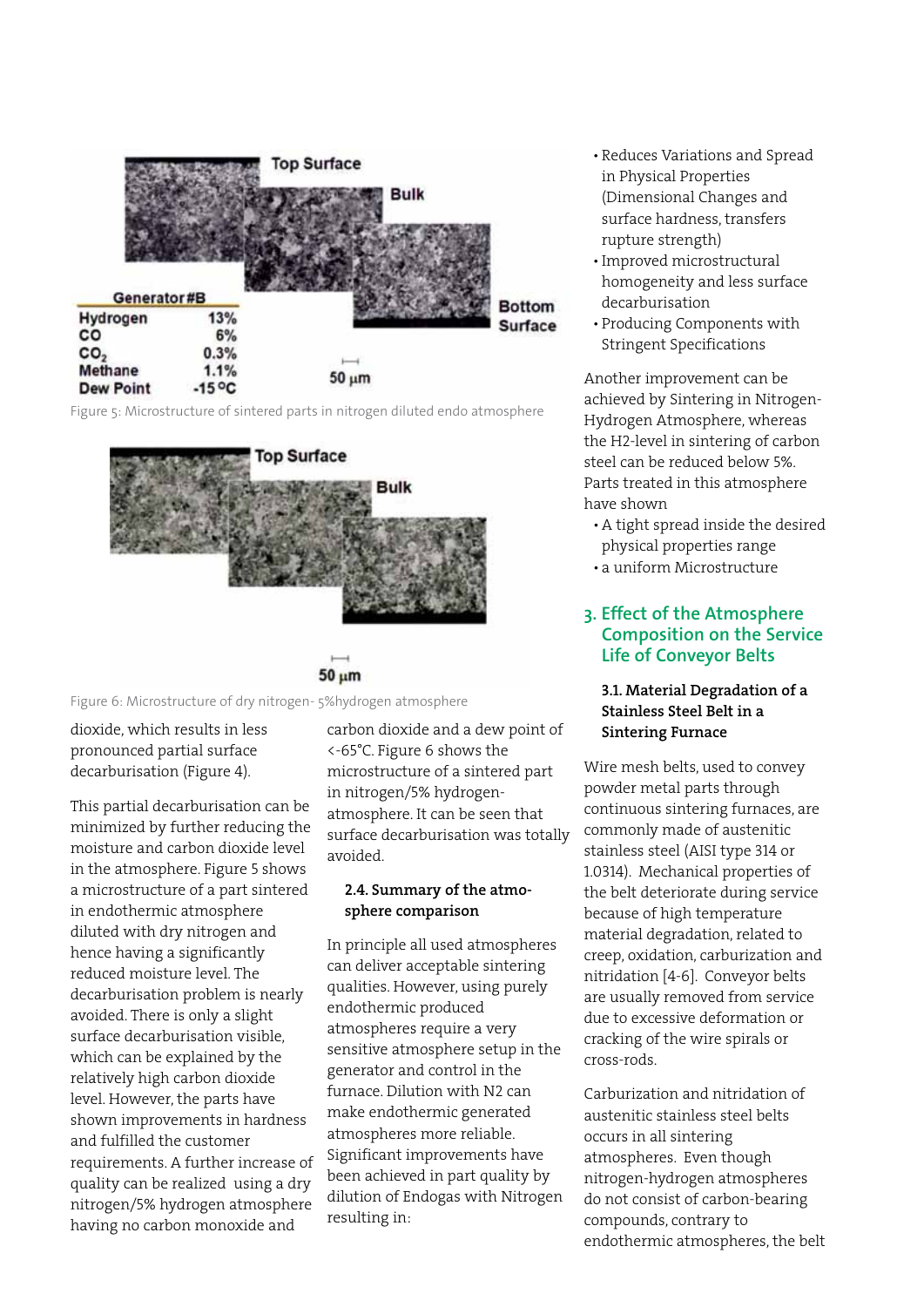

Figure 7: Microstructures of the belt spiral wire, backscattered electron images (BEC): (a) from the endo atmosphere; (b) from nitrogen-hydrogen atmosphere



 $(b)$   $(c)$ 

Figure 8: Distribution of carbon (yellow, a), nitrogen (red, b) and chromium (cyan, c) on the cross-section of the belt spiral wire after 9 months of service in nitrogen-hydrogen atmosphere.

is always exposed to carbonbearing compounds that form during delubrication of powder metal parts. Carbide and nitride precipitation, resulting from nitridation and carburization, leads to material embrittlement [4-6]. An example of an extensively brittle belt after service in the endothermic atmosphere is shown in Figure 7a. Examinations conducted by scanning electron microscopy (SEM), combined with energy dispersive x-ray microanalysis (EDX), indicate that the precipitated particles are chromium-rich carbides (light gray) and chromium-rich carbonitrides (dark gray).

An example of a belt after about 9 months of service in the nitrogen-6%hydrogen atmosphere is shown in Figure 7b. SEM/EDX examinations indicate that the particles that precipitated on grain boundaries and within grains are chromium-rich carbonitrides,

#### Figure 8.

A surface layer of chromium oxide can considerably protect stainless steels from carburization and nitridation [6, 4]. However, the oxides scales are destroyed in the reducing environment of the high heat zone of a sintering furnace operating with a standard nitrogen-hydrogen atmosphere. The belt material experiences cyclic oxidation and reduction within the furnace, as it is reduced in the high heat zone and re-oxidized in the lower temperature, more oxidizing cooling zone. However, the oxide reduction in high heat zone of the furnace can be eliminated by controlled increase of moisture content of a nitrogen-hydrogen sintering atmosphere, which will result in increased service life of a conveyor belt [3].

# 3.2. Protective Effects of the Dew Point Controlled Hydrogen-nitrogen Atmosphere

#### *3.2.1. Belt Trials*

Two long-term belt trials were conducted in an industrial furnace to compare the effects of two nitrogen-hydrogen atmospheres on service-related belt degradation. The high heat zone temperature of the furnace was 1129 °C. The first trial was carried out using standard nitrogen-6 % hydrogen atmosphere. The dew point of this atmosphere in the high heat zone of the furnace was -51 °C. The second trial was conducted using a newly developed humidification system. In this test, the dew point of the nitrogen-6 % hydrogen atmosphere in the high heat zone of the furnace was maintained in the range of -40 to -37 °C. This dew point range was selected based on the oxidation-reduction diagram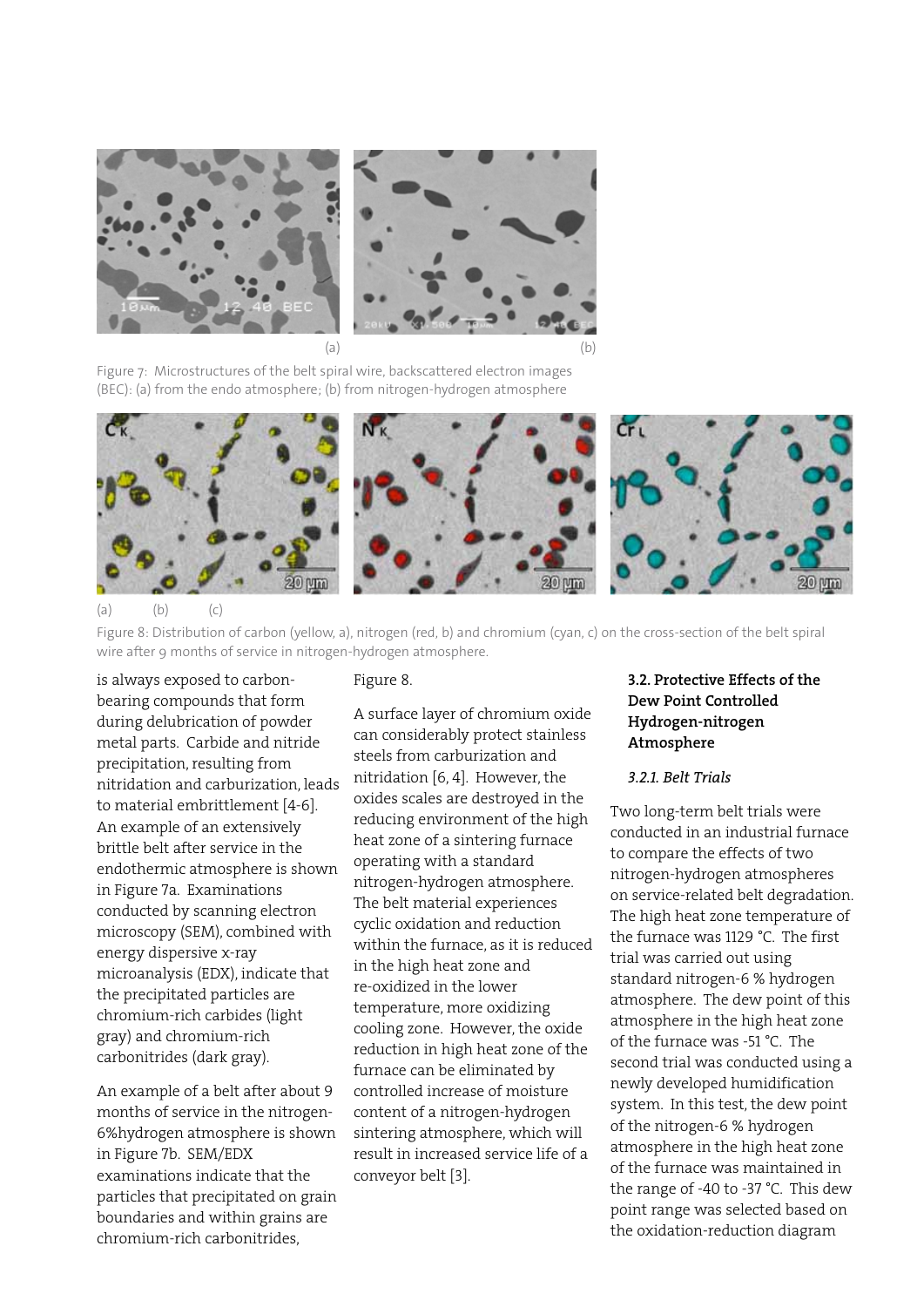for the Fe-23Cr-19Ni system and pure iron, which was calculated using FactSage™ software [7]. The diagram in Figure 9 shows that the dew point of -40 to -37 °C, which was maintained throughout the second trial, was oxidizing to the stainless steel belt at the sintering temperature of 1129 °C and at the same time was reducing to the sintered metal powder materials (point B in Figure 9). The position of point A in Figure 9 corresponds to the dew point and temperature of the standard furnace atmosphere in the high heat zone. The conditions indicated by point A are reducing to the austenitic stainless steel belt.

The two belts that were used in the trials were made of the same type steel (AISI type 314). Both belts had the same designation BEF-36-10-8-10, which stands for balanced extra flat weave with 36 spiral loops per foot of width and 10 cross-rods per foot of length, 8 gauge rod and 10 gauge spiral.

Service-related belt degradation was evaluated based on material examinations of the samples taken at 4, 7, 8 and 11 months of service.

The material examinations included microstructure analysis, tensile tests, microhardness tests and analysis of nitrogen and carbon concentrations.

Routine quality control procedures for sintered compacts did not reveal any nonconformance related to the increased moisture content of the sintering atmosphere. Statistical analysis of the data for two part types made of nickel steel containing 0.5 weight % carbon did not detect any significant difference in the apparent hardness and dimensions after sintering in the modified atmosphere, as compared to the standard nitrogen-hydrogen atmosphere.

#### *3.2.2.Material Examination Results*

The material examinations of samples taken from the two belts that were tested in the standard and humidified atmospheres revealed the following. Chromium or chromium-rich carbonitrides have been detected in the microstructures of the both belts. The concentration and size of

particles as well as length of continuous chains of particles increased with time. The concentration of particles and the length of continuous chains of particles are higher in the specimens from the standard atmosphere after the same time of service, Figure 10. So, the deterioration of the belt from the standard atmosphere is more advanced than the deterioration of the belt from the humidified atmosphere.

The phenomena causing degradation of both belts included internal oxidation of chromium, manganese and silicon. An example of surface and subsurface zone of the wire, containing internal oxidation of chromium, manganese and silicon is shown in Figure 11. Overall, the depth of internal oxidation for the belt from the modified atmosphere was about half that for the belt from the standard atmosphere, Figure 12.

Surface oxide scales of both belts consisted of chromium and manganese oxides. However, a less protective iron-rich outer oxide layer was observed on the belt from the standard atmosphere. No iron-rich outer oxide layer was observed on the belt from the humidified atmosphere. This is an indication of a more protective oxide scale on the belt from the modified atmosphere [8].

The depth of chromium-depleted zones in the subsurface was deeper in the belt from the standard atmosphere. The average combined carbon and nitrogen concentrations and the rate of concentration increase with time were higher for the belt from the



Figure 9: Oxidation-reduction diagram for Fe-23Cr-19Ni system and pure iron standard atmosphere [8]. under partial pressure of hydrogen equal to 6079.5 Pa (0.06 atm).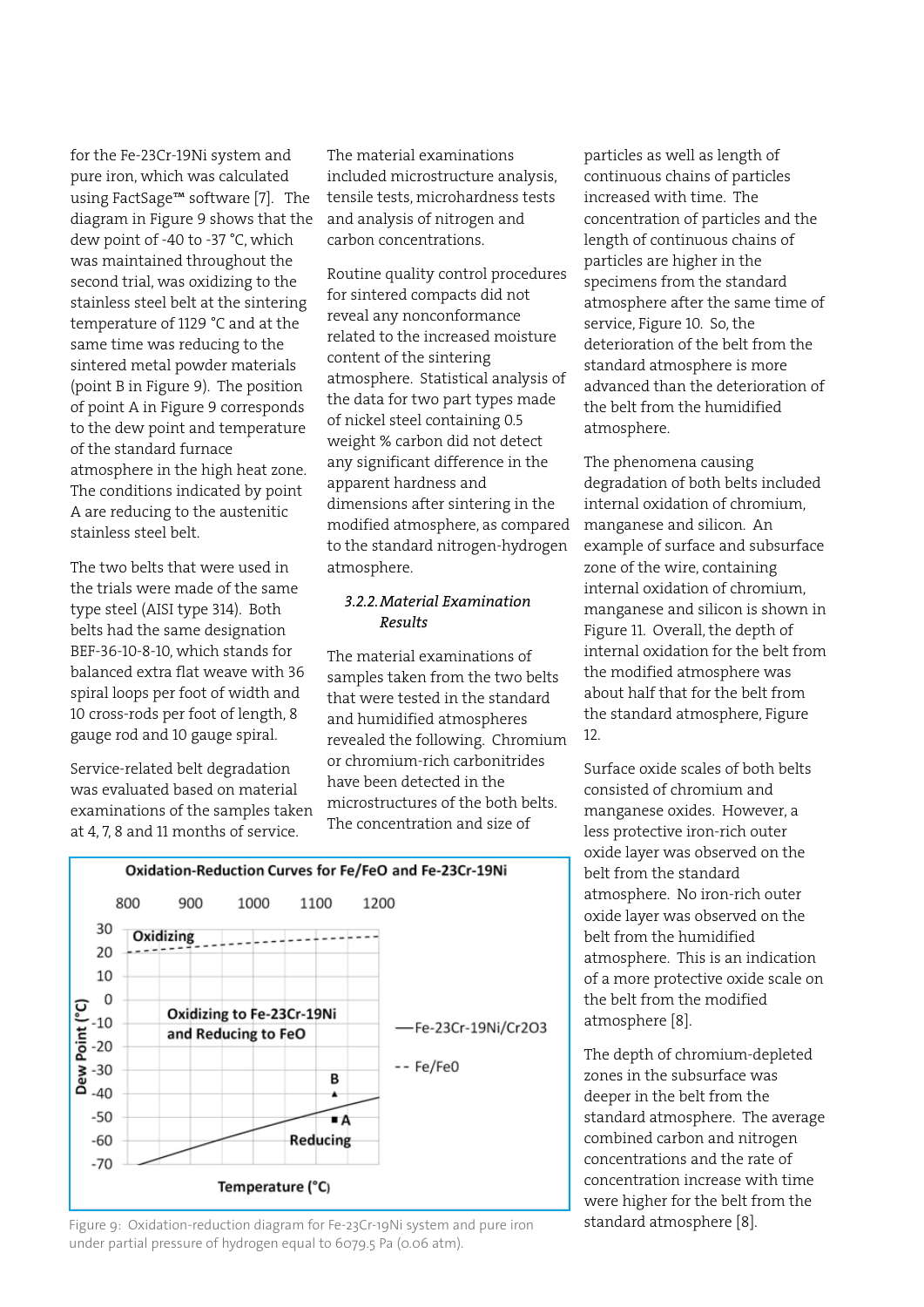

Figure 10: Central areas of belt wires after 8 months of service, axial cross-sections, BEC: (a) belt from standard atmosphere; (b) belt from humidified atmosphere.



Figure 11: Surface and subsurface region of the wire from the belt after 11 months of service in the humidified atmosphere: (a) BEC; (b) overlay of chromium on BEC; (c) overlay of manganese on BEC; (d) overlay of silicon on BEC; (e) overlay of oxygen on BEC.



Figure 12: Internal oxidation in the subsurface region of belt spiral wire after 11 months of service, transverse cross-section, BEC: (a) standard atmosphere; (b) humidified atmosphere.

The strength of the belt material decreased with time of service and was significantly higher for the belt from the modified atmosphere. Assuming that the tensile strength is the main factor in determining service life, the modified atmosphere increased the service life by about 30 % [8].

# *3.2.3. Benefits of Modified Nitrogen-Hydrogen Atmosphere versus Standard Nitrogen-Hydrogen Atmosphere*

- • Lower concentration of particles; shorter chains on grain boundaries
- • Lower nitrogen pickup
- • Lower depth of internal oxidation
- • Lower depth of chromiumdepleted zone
- • More protective surface oxide scales
- • No reduction of the protective surface oxide scales
- • Higher tensile strength and elongation; lower rate of tensile strength reduction
- The effects listed above result in extended service life of conveyor belts used in humidified nitrogen-hydrogen atmospheres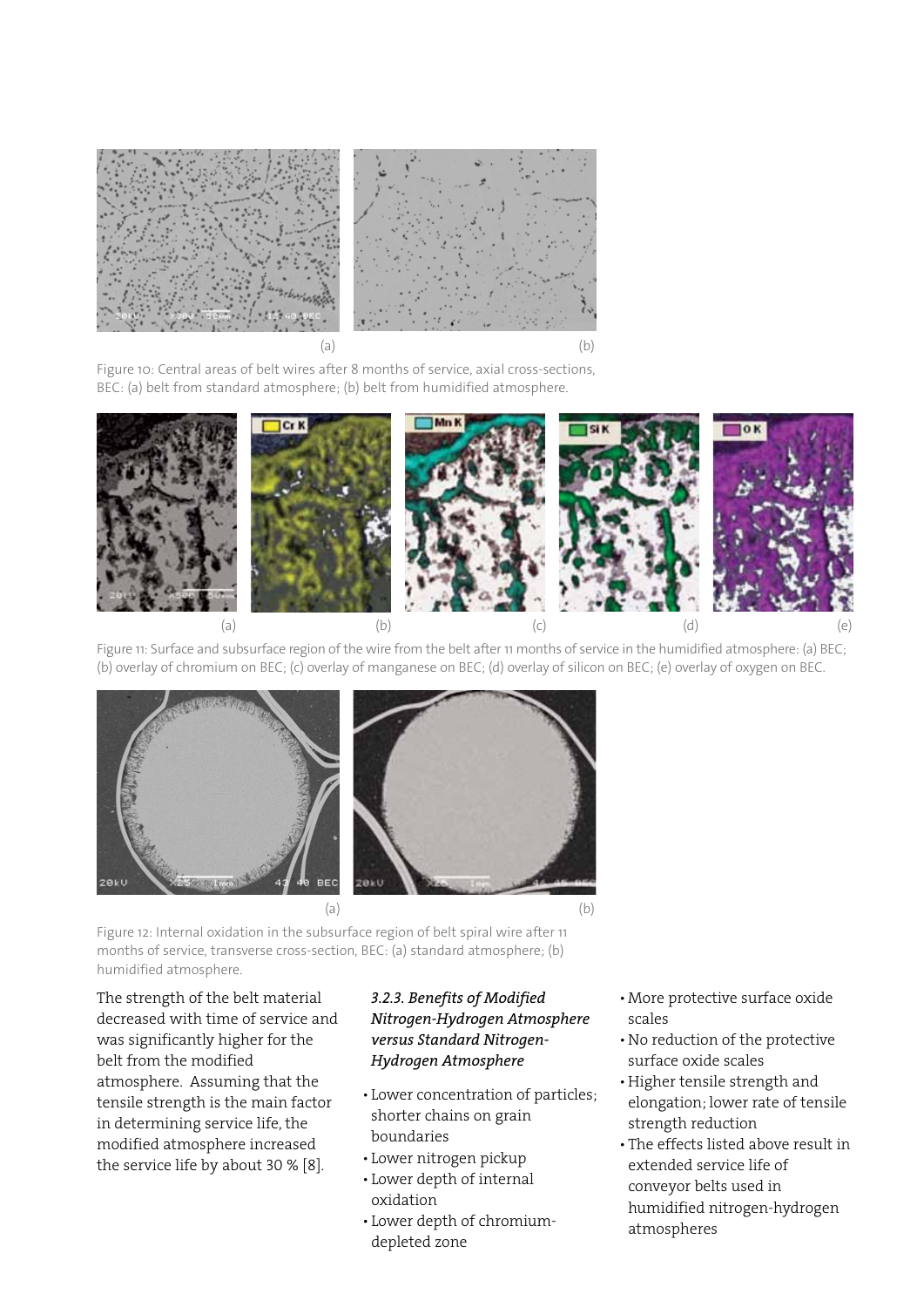### **4. Conclusions**

The evaluation of sintered parts under several types of standard sintering atmospheres has shown that the highest quality results were produced in a dry nitrogen/ <5%H2- atmosphere. This is related to a very low dew point, resulting in a limited driving force for decarburization as well as the elimination of carbon species like carbon monoxide and hydrocarbons, resulting in sooting. However, the strongly reducing atmosphere destroys the protective surface oxide scales on the transport belt of the furnace. Although high surface quality parts are produced in this atmosphere, the service life of the transport belt is not optimal.

The results of belt tests in an industrial furnace using nitrogenhydrogen atmospheres showed that the service life of a belt could be extended by increasing the moisture content of the sintering atmosphere. The belt used in the humidified atmosphere was better protected from high temperature oxidation, nitridation and carburization, which delayed the material degradation leading to the belt failure. A 30 % increase in belt life was attributed to the protective oxide scales that were maintained on the belt surface in the nitrogen-hydrogen atmosphere modified using our newly developed humidification system.

The described work shows that the set-up and control of the sintering furnace atmosphere is the key to producing parts with stringent high quality properties and can also be used to lower operating costs by reducing the maintenance efforts as achieved by extending the service life of a conveyor belt.

#### **Acknowledgement**

We would like to acknowledge Mr. Anthony M. Zaffuto, President of Metaltech, Inc. Dubois, PA and Mr. Jeremy Gabler from Metaltech for their support of the humidification technology field testing, for providing samples of the belts for material examinations, and for quality control results in relation to parts sintering.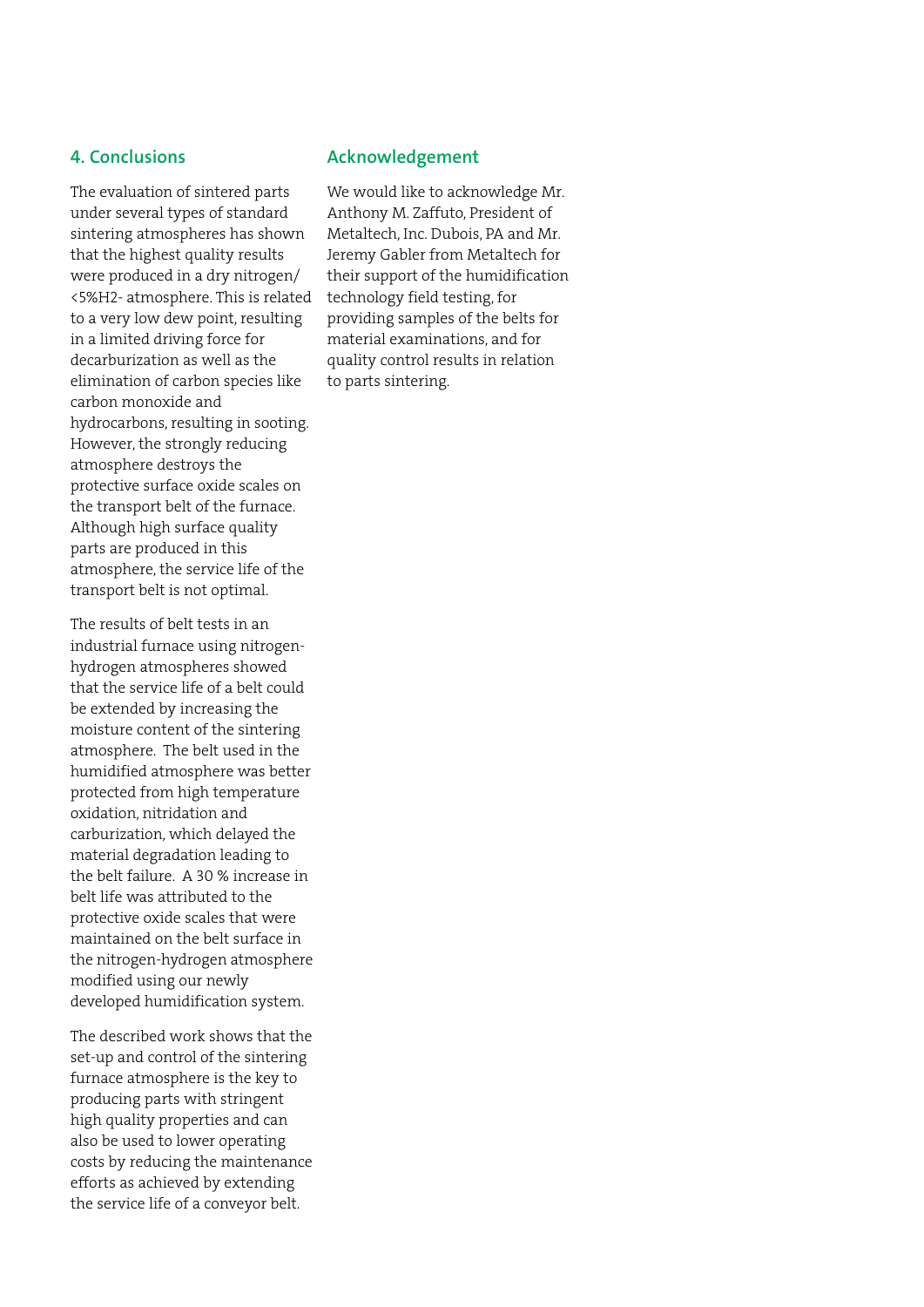# **References**

- [1] Beguin, C.: Einführung in die Technik der Schutz- und Reaktionsgase, Schweizerischer Verband für die Wärmebehandlung der Werkstoffe, 1995
- [2] Neumann, F. : Methoden zum Messen und Regeln von Aufkohlungsatmosphären unter besonderer Berücksichtigung des Sauerstoffpotentials, Härtereitechnische Mitteilungen 44 (1989) 5
- [3] J.G. Marsden, D.J. Bowe, K.R. Berger and D. Garg, D.L. Mitchell, "Atmospheres for Extending Life of Belts within Sintering Furnaces", U.S. Patent No. 5,613,185, March 18, 1997.
- [4] H. J. Grabke, Carburization A High Temperature Corrosion Phenomenon, MTI publication no. 52, 1998, Material Technology Institute of the Chemical Process Industries, St. Louis, MO.
- [5] G. Y. Lai, High Temperature Corrosion and Materials Applications, 2007, ASM International, Materials Park, OH.
- [6] S. R. Pillai, "High Temperature Corrosion of Austenitic Stainless Steels", Corrosion of Austenitic Stainless Steels: Mechanism, Mitigation and Monitoring", edited by H.S. Khatak and B. Raj, Woodhead Pub., Cambridge, UK, Alpha Science, Pangbourne, UK, 2002, pp. 265-286.
- [7] FactSage™ thermochemical software and database package developed jointly between Thermfact/CRCT (Montreal, Canada) and GTT-Technologies (Aachen, Germany), version 6.2, 2010.
- [8] A. Wehr-Aukland, D. J. Bowe, A. M. Zaffuto and J. Gabler, "Service Life Extension of Stainless Steel Wire Mesh Belts for Sintering Furnaces", Advances in Powder Metallurgy & Particulate Materials, to be published in 2011.